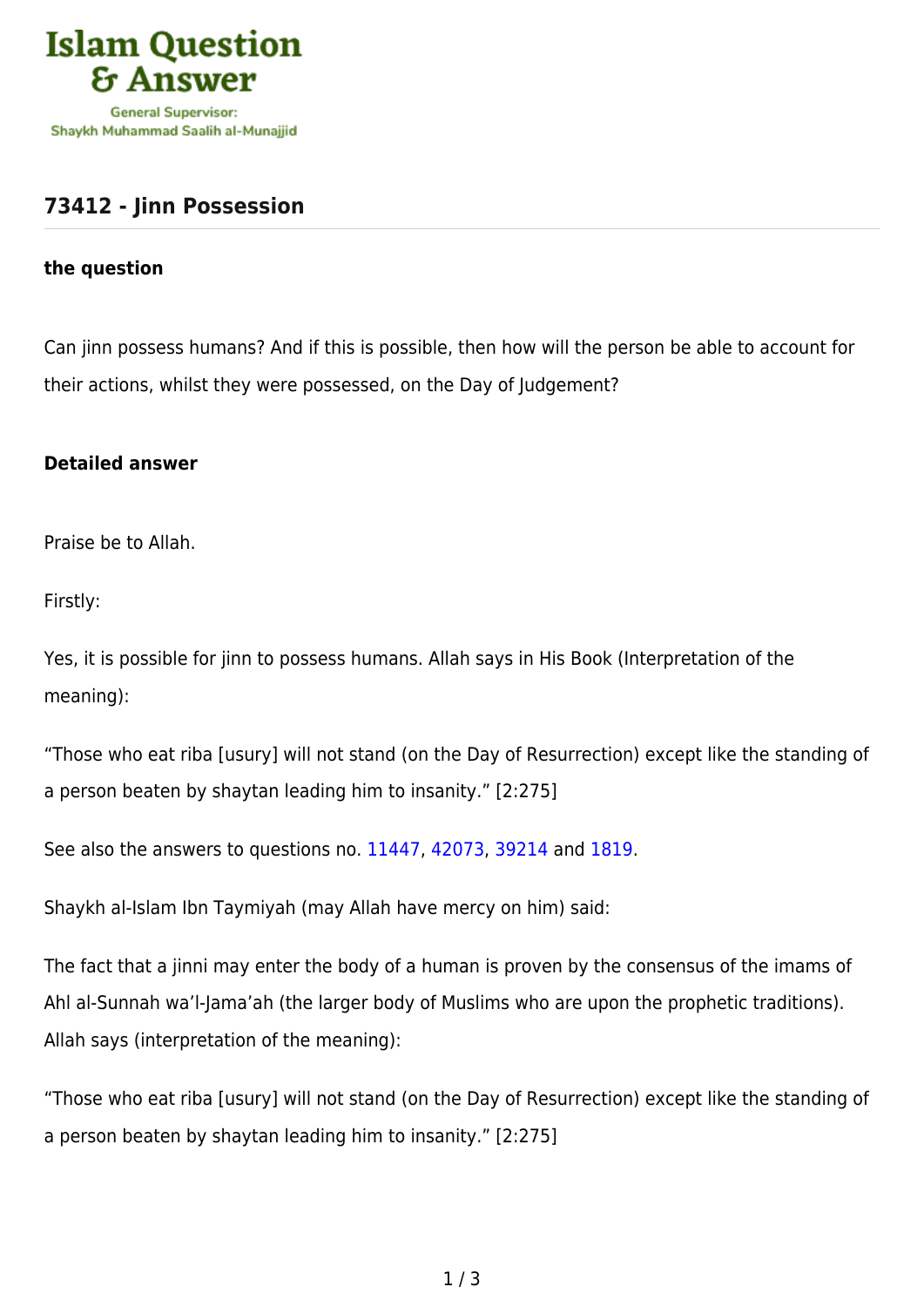

… and in al-Saheeh it is narrated from the Prophet (peace and blessings of Allah be upon him) that "The Shaytan flows through the son of Adam like blood." End quote. Majmoo' al-Fatawa.

## Secondly:

Possession is a kind of sickness. If a person who has this sickness is rational, then he has the choice and he will be brought to account for his words and actions. But if this sickness has overwhelmed him to the point that he has lost his mind and free will, then he is like one who is insane and is not accountable. Hence in Arabic the word mass (possession) is used to refer to junoon (insanity). See Lisan al-'Arab. But if he commits an act of aggression against another when he is insane and destroys his property, for example, then he must pay compensation for that. See: Zad al-Ma'ad.

It says in al-Mawsoo'ah al-Fiqhiyyah:

The fuqaha (jurists) are unanimously agreed that insanity is like unconsciousness and sleep, rather it is more severe in the loss of free will, and it makes whatever he says invalid. For the one who is sleeping, all his verbal statements, such as divorce, becoming Muslim, turning apostate, selling, buying, etc, are invalid. So it is more appropriate that such statements be invalid in the case of insanity, because the insane person has no power of reasoning or discernment. They quoted as evidence for this the words of the Prophet (peace and blessings of Allah be upon him): "The Pen has been raised from three: the sleeper until he awakens, the child until he reaches maturity and the insane person until he comes back to his senses." Narrated by the authors of Sunan with a saheeh isnaad (authentic chain of narration). The same applies to all verbal statements because of the potential for harm. End quote.

It also says:

With regard to the rights of people such as compensation and the like: these are not waived,